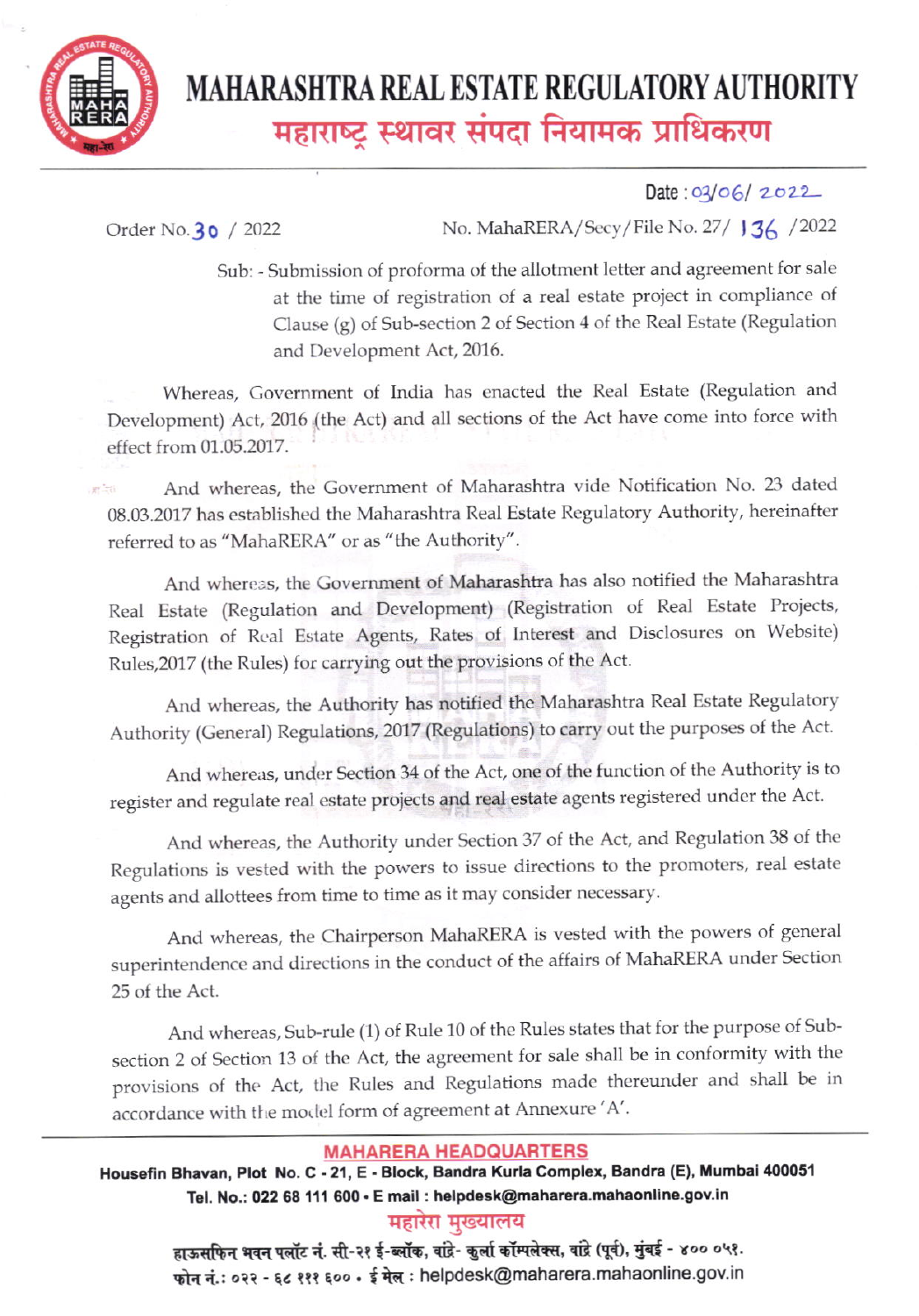And whereas, Sub-rule (2) of Rule 10 of the Rules states that any application letter, allotment letter or any other document signed by the allottee, in respect of the apartment, plot or building, prior to the execution and registration of the agreement for sale for such apartment, plot or building, as the case may be, shall not be construed to limit the rights and interests of the allottee under the agreement for sale under the Act or the Rules and Regulations made there under.

And whereas, Clause (g) of Sub-section 2 of Section 4 of the Act mandates every promoter to upload along with the application made to MahaRERA for registration of a real estate project, the proforma of the allotment letter, agreement for sale and the conveyance deed proposed to be signed with the allottees.

And whereas, considering the provisions of the Act the Rules and Regulations made thereunder as well as the salutary purpose of the Act, MahaRERA, had constituted a committee under the Chairmanship of Member -1, MahaRERA with representatives from Setf-Regulatory Organization of promoters and Mumbai Grahak Panchayat as its Members in order to formulate and finalize a model allotment letter.

And whereas, the committee after due deliberations, having considered the suggestion and obiections received from stakeholders as well as the Provisions of the Act, the Rules and Regulations made thereunder has finalized the model allotment letter.

And whereas, the Authority in its meeting held on 27.05.2022 has approved the model allotment letter.

And whereas, in view of the approval accorded by the Authority to the model allotment letter in its meeting held on 27.05.2022, the following directions are issued: -

- (a) The proforma of the allotment letter proposed to be signed by the promoters with the allottees shall be in accordance with model allotment letter as approved by the Authority, the copy where of is annexed hereto as Annexure '1'.
- (b) The Table in Clause 9 of the allotment letter prescribes the minimum period (number of days) within which the booking can be cancelled and the upper limit of the percentage of the amount to be deducted in case the allottee desires to cancel the booking. The promoter may if the promoter so chooses increase the number of days within which the booking can be cancelled as well as decrease the Percentage of the amount to be deducted in the event of cancellation of the booking, in the allotment letter prescribed.
- (c) Promoters shall henceforth upload the allotment letter, as at Annexure '1' hereto or the amended form of the allotment letter as mentioned at (b) above when applying for registration of a real estate project.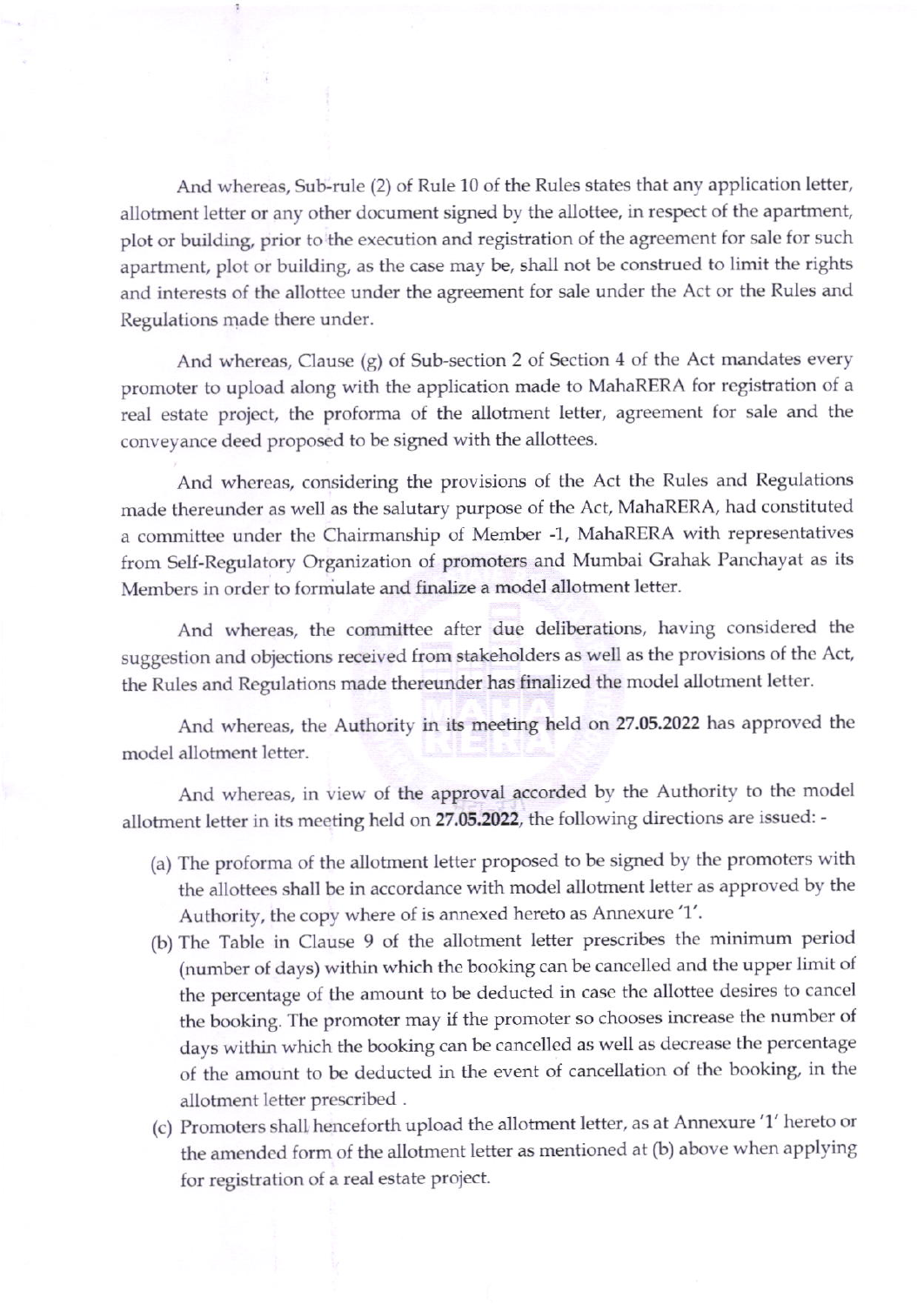- (d) Promoters shall also upload as is being presently done, the proforma of the agreement for sale proposed to be signed with the allottees that may be as per the model form of agreement at Annexure A of Rule 10 of the Rules or the Protorma of the agreement for sale as may be modified and adapted by promoters on case to case basis having regard to the facts and circumstances of each case.
- (e) In the event there are any deviations / modifications in the proforma of the agreement for sale as proposed by promoters and the model form of agreement at Annexure A of Rule 10 of the Rules, then such deviations / modifications shall be highlighted in different colour and accordingly be uploaded while seeking registration of the real estate project so as to enable proper and speedy verification of the proforma of the agreement Ior sale as uploaded.
- (f) Non-compliance of the above or if the deviations  $/$  modifications proposed by promoters in the proforma of the agreement for sale as uploaded is / are contrary to the provisions of the Act, the Rules and Regulations made thereunder, then the application of the promoter for registration of the real estate project shall be liable to be rejected subject to compliance of the mandate as provided in the proviso to Section 5 of the Act.

 $24$ By order of the Authority (Dr. Vasant Prabhu)

Secretary / MahaRERA